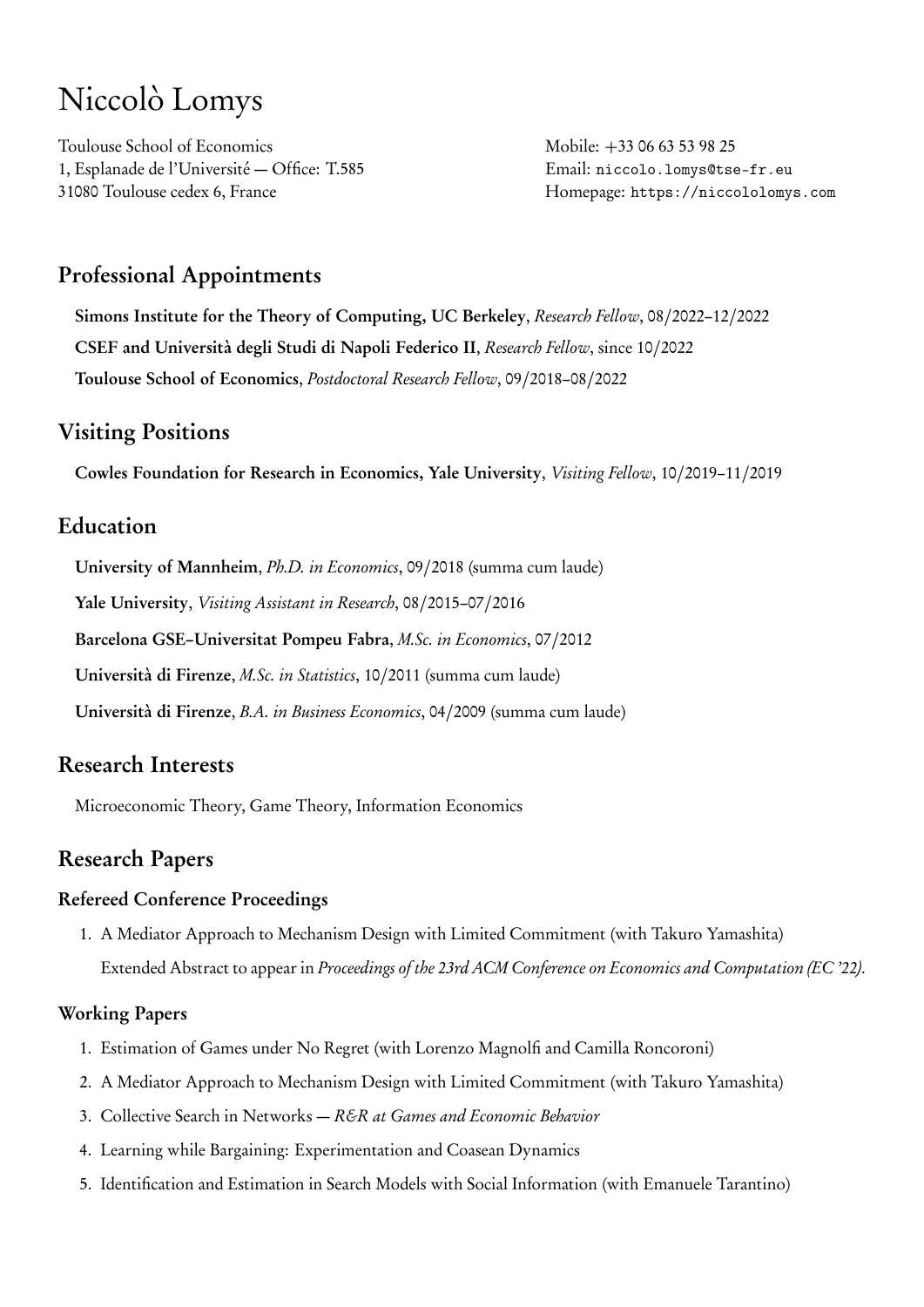#### Selected Work in Progress

- 1. Robust Identification and Inference in Repeated Games (with Cristina Gualdani and Lorenzo Magnolfi)
- 2. Social Search: An Experimental Study (with Maria Bigoni, Michela Boldrini, and Emanuele Tarantino)
- 3. Information Design with Optimal Frame Choice (with Yulia Evsyukova and Federico Innocenti)

# Awards, Honors, and Fellowships

- Best Graduate Paper Award with "Learning while Bargaining: Experimentation and Coasean Dynamics" Lisbon Meetings in Game Theory and Applications 2018
- Finalist for the LAGV Prize with "Learning while Bargaining: Experimentation and Coasean Dynamics" ASSET 2018
- Fontana Foundation Fellowship, 2012–2014 and 2017–2018
- Villa Favard Award for the best GPA in master courses, School of Economics, Università di Firenze

# Research Talks, Visits, and Invitations

Research Talks [including scheduled]

- 2022: Seminars: IMT Lucca; Higher School of Economics (ICEF); CSEF Napoli; University of Bristol; Università degli Studi di Roma Tor Vergata; Corvinus University of Budapest Workshops and Conferences: SAET Conference (Canberra, online); ACM Conference on Economics and Computation: EC' 22 (University of Colorado Boulder); FUR Conference (Ghent University); CSEF-IGIER Symposium on Economics and Institutions (Anacapri); Barcelona School of Economics: Networks (Barcelona); Conference on Economic Design (Padova); BRIC Conference (CERGE-EI); Paris Conference on Digital Economics; MaCCI Annual Conference (Mannheim)
- 2021: Seminars: LUISS Guido Carli; University of Essex; University of Vienna Workshops and Conferences: EWMES (Barcelona, online); LEG 2021: Learning, Evolution, and Games (online); World Congress of the Game Theory Society (Budapest, online)
- 2020: Seminars: Università Bocconi; Collegio Carlo Alberto and Universidad Carlos III de Madrid joint webinar Workshops and Conferences: RUD Conference (Queen Mary University, online); ES and Bocconi University Virtual World Congress; Conference on Mechanism and Institution Design (Klagenfurt, online)
- 2019: Seminars: Boston University; Yale University; University of Wisconsin–Madison Workshops and Conferences: ESEM (Manchester); Petralia Workshop; International Conference on Game Theory (Stony Brook University); SAET Conference (Ischia); ES NAWM (Atlanta)
- 2018: Seminars: Berlin Micro Theory Seminar; CSEF Napoli; University College London; Università di Bologna; Toulouse School of Economics; FTI Consulting/Compass Lexecon (Boston) Workshops and Conferences: EIEF-UNIBO-IGIER Bocconi Workshop on IO (EIEF); ASSET Annual Meeting (2×, Università di Firenze); Lisbon Meetings in Game Theory and Applications (2×); EARIE (Athens); 6th European Conference on Networks (Barcelona School of Economics, Universitat Pompeu Fabra); IIOC (Indianapolis)
- 2017: Seminars: University of Bonn; Toulouse School of Economics Workshops and Conferences: EWMES (Barcelona); EARIE (Maastricht); Summer School of the Econometric Society (Seoul); Petralia Workshop; Bonn–Mannheim Economics Ph.D. Workshop (Mannheim); MaCCI IO Day (Mannheim); 3rd Annual Conference on Network Science and Economics (Washington University in St. Louis); ENTER Jamboree (University College London)
- 2016: Workshops and Conferences: Lisbon Meetings in Game Theory and Applications; ESEM (Geneva); World Congress of the Game Theory Society (Maastricht)